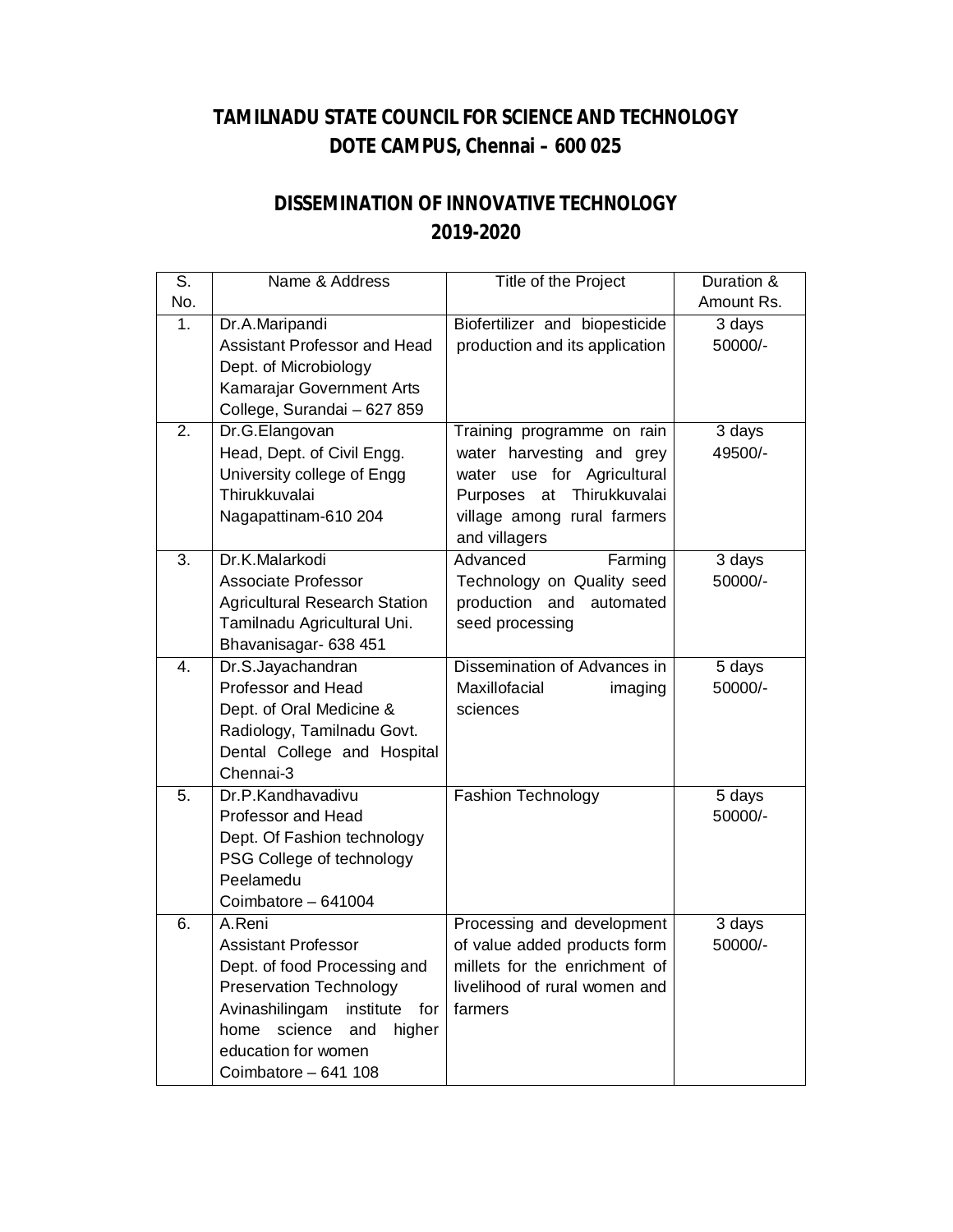| 7.                | Dr.G.Rajarajan                       | Transfer of value added milk        | 3 days      |
|-------------------|--------------------------------------|-------------------------------------|-------------|
|                   | <b>Assistant Professor</b>           | products technology to kaja         | 50000/-     |
|                   | Dept. of Live Stock Products         | affected<br>cyclone<br>dairy        |             |
|                   | Technology,<br>Veterinary            | farmers<br>of Cauvery<br>delta      |             |
|                   | College and Research Institute       | region for income generation        |             |
|                   | Namakkal-637002                      |                                     |             |
| 8.                | Dr.C.Anandharamakrishnan             | Entrepreneurship                    | 3 days      |
|                   | Director & HOD                       | development training for rural      | 50000/-     |
|                   | Indian Institute of food             | in<br>production<br>women<br>0f     |             |
|                   | processing Technology                | bakery products from food           |             |
|                   | (IIFPT), Thanjavur $-613005$         | waste                               |             |
| 9.                | Dr.S.Jesupriya Poornakala            | Training on value addition in       | 3 days      |
|                   | <b>Assistant Professor</b>           | dryland<br>crops<br>millets,        | 49450/-     |
|                   | <b>Dryland Agircultural Research</b> | palmyrah and cashew apple           |             |
|                   | Station, Chettinad                   | for entrepreneurial develop -       |             |
|                   | Sivagangai - 630 102                 | ment of farmers and rural           |             |
|                   |                                      | women                               |             |
| 10.               | Dr.R.Mallika                         | Through Screenrpinting and          | 5 days      |
|                   | <b>Associate Professor</b>           | mobile servicing to differently     | 50000/-     |
|                   | Dept. of Biochemistry                | abled persons                       |             |
|                   | V.V.Vanniaperumal College            |                                     |             |
|                   | for Women                            |                                     |             |
|                   | Virudhunagar - 626 001               |                                     |             |
| $\overline{11}$ . | Dr.S.Thirumalai Kumar                | <b>Dissemination</b><br>of<br>women | 5 days      |
|                   | Professor of Physical Edn.           | empowerment<br>through              | 50000/-     |
|                   | <b>Tamilnadu Physical Education</b>  | sensitizing to marital<br>arts      |             |
|                   | and Sports University                | traditional games and yoga          |             |
|                   | Melakottaiyur                        |                                     |             |
|                   | Chennai - 600 127                    |                                     |             |
| $\overline{12}$ . | Dr.C.Kathirvelan                     | Training on Least cost feed         | 2 days      |
|                   | <b>Assistant Professor</b>           | preparation technology<br>for       | 2 Trainings |
|                   | Krishi Vigyan Kendra                 | sustainable dairy production        | 50000/-     |
|                   | Veterinary College and               |                                     |             |
|                   | Research Institute Campus            |                                     |             |
|                   | Namakkal - 637 002                   |                                     |             |
| 13.               | Mr.D.Parthiban                       | Short term awareness and            | 3 days      |
|                   | <b>Assistant Professor</b>           | training<br>program<br>on<br>eco    | 50000/-     |
|                   | Dept. of Civil Engineering           | friendly starch based green         |             |
|                   | Aarupadai Veedu inst. of             | plastic                             |             |
|                   | Tech., Paiyanoor,                    |                                     |             |
|                   | Kancheepuram- 603104                 |                                     |             |
| 14.               | Dr.K.Rajalakshmi                     | Entrepreneurship<br>develop-        | 2 days      |
|                   | <b>Assistant Professor</b>           | ment training on value added        | 50000/-     |
|                   | Dept. Of EEE                         | agri product by solar dryer         |             |
|                   | Bannari Amman Inst. of Tech.         | for the empowerment of the          |             |
|                   | Sathyamangalam-638 401               | tribal women in Kadambur            |             |
|                   |                                      | Hills, Sathyamangalam               |             |